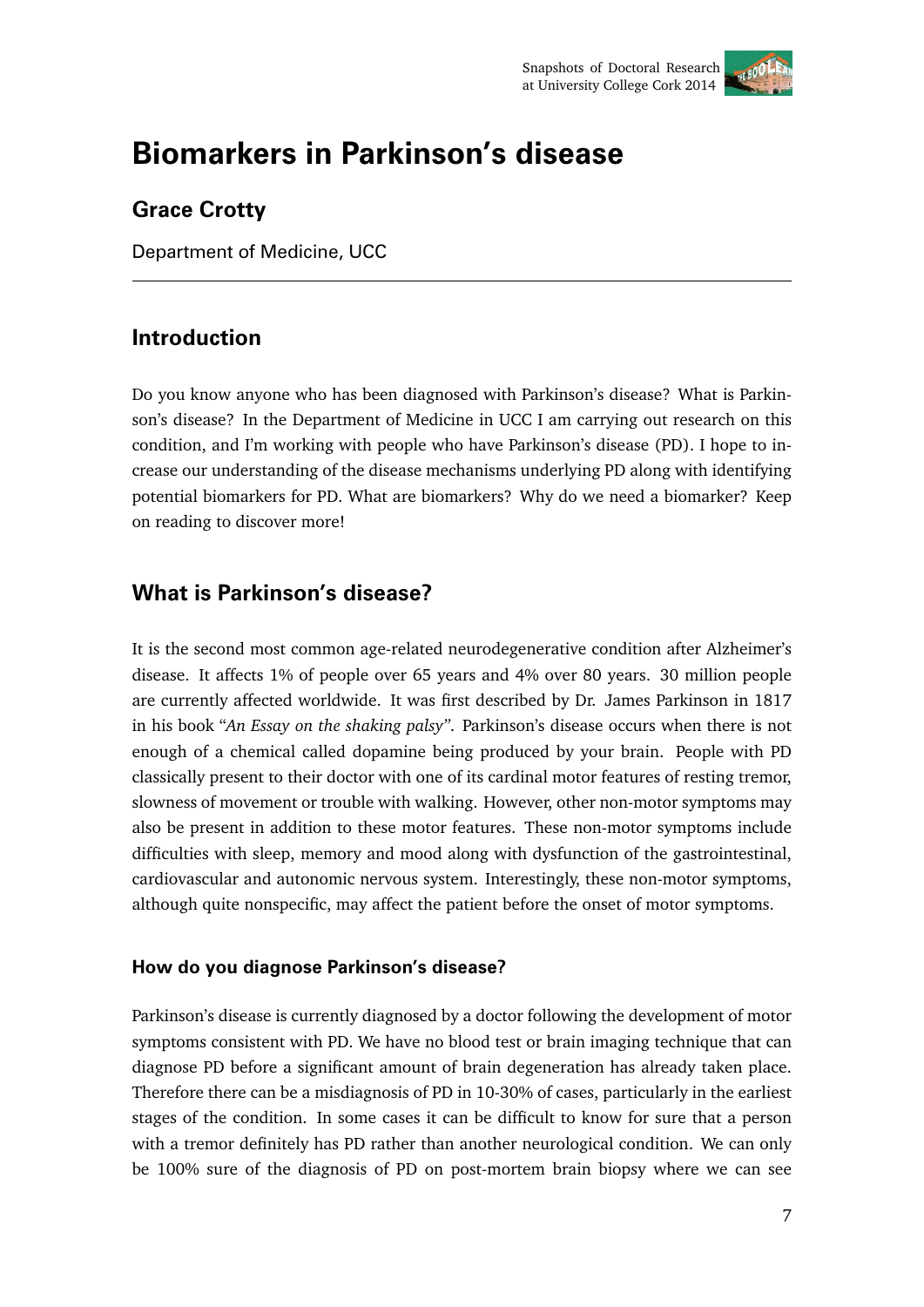loss of the nerve cells producing a chemical messenger called dopamine, along with the presence of "Lewy bodies" which are structures containing deposits of a protein called alpha-synuclein.

Of note, PD can be present in a patient up to decades before the motor symptoms start. However, by the time a patient with PD develops these symptoms, more than 80% of the dopamine in their brain is gone. We currently have not identified any marker in the blood or spinal fluid to help us with diagnosing PD at a very early stage prior to the onset of symptoms. Research is ongoing to find a biomarker to do this.

# **What is a biomarker?**

A biomarker is a parameter or an indicator of a particular disease state or a particular state of an organism. Biomarkers can be found anywhere in the body. They can be broadly classified into molecular biomarkers or imaging biomarkers. Whatever form the biomarker takes it should be simple, validated, inexpensive, as well as highly sensitive and specific for its particular condition.

#### **Why do we need a biomarker?**

Biomarkers are very important and useful for a variety of reasons. They can help with the early diagnosis of a condition, along with confirmation of diagnosis, population screening, drug development, monitoring of disease progression and of patients' responses to treatment. For people with PD a biomarker would be particularly helpful for identifying PD at an earlier stage in the disease process before the destruction of the nerves that produce dopamine in the brain. It would also increase our understanding of the underlying mechanisms of the disease and aid the development of neuroprotective strategies that could slow down or stop the disease process.

# **Biomarkers in PD**

Our research group in University College Cork, along with several other research centres around the world, is currently searching for potential biomarkers for PD. The Michael J Fox foundation (www.michaeljfox.org) has also provided copious amounts of information and funding for research on PD. Biomarkers that have been studied can be subdivided into those that are preclinical, premotor, biochemical, genetic and imaging (Figure 1).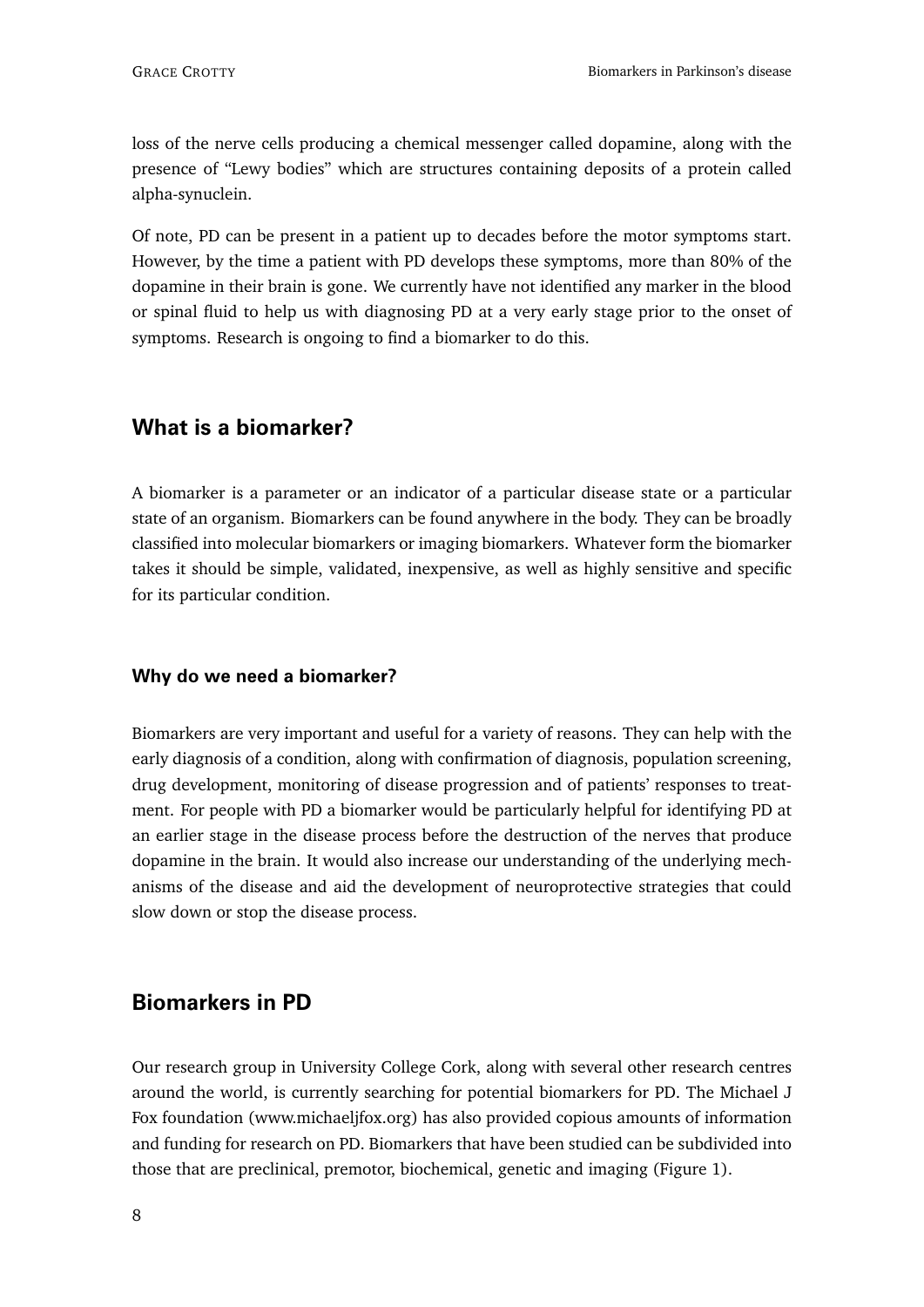

Figure 1: Biomarkers in PD. Image: Grace Crotty

# **Preclinical biomarkers**

It is now well-recognised that people can have PD for years before they show any major symptoms. This is called the preclinical phase as they have not yet developed symptoms commonly associated with PD. Preclinical biomarkers look at risk factors that may increase a person's risk of later developing PD. Previous research has looked at patients with a positive family history for PD or abnormal brain imaging as risk factors for later development of PD.

# **Premotor biomarkers**

These biomarkers look at symptoms other than the classical motor features that can be present pre-diagnosis with PD. Many potential biomarkers that have been identified including loss of smell, depression, restless legs and abnormal sleep activity. Unfortunately, a lot of these non-motor symptoms are quite common and can coexist in the elderly or with other diseases and, as such, are not specific to PD.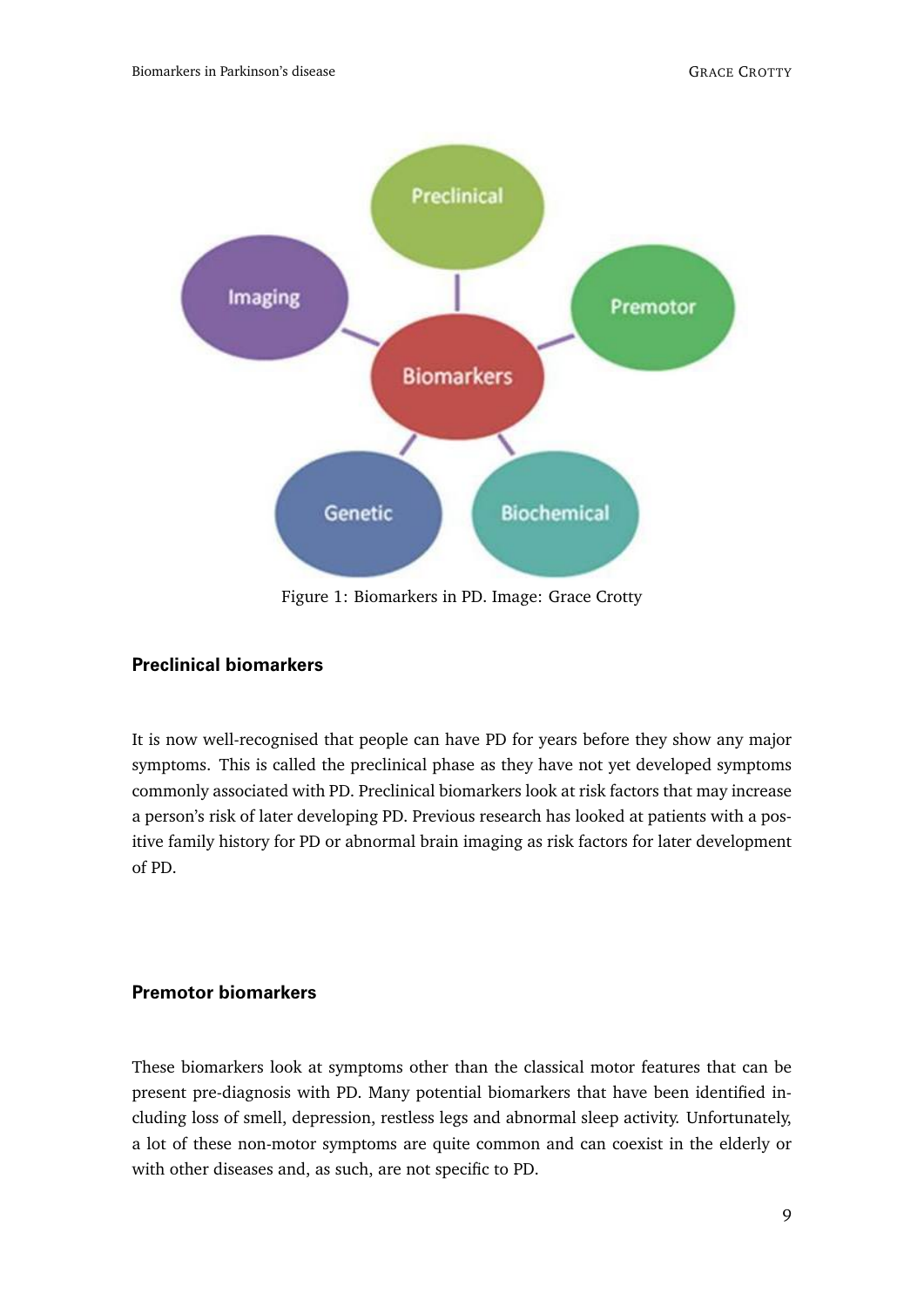### **Biochemical biomarkers**

Examination of various bodily fluids and tissues samples has been carried out to investigate differences between people with PD and those without. In these samples you can analyse and measure genes, proteins, fats and other small molecules. Alterations in the levels of alpha-synuclein, anti-oxidative stress markers, urate and a protein called DJ-1 have been considered as potential biomarkers.

# **Genetic biomarkers**

Approximately 10 percent of cases of PD are genetic. Using gene sequencing technology multiple new gene mutations have been identified. They include mutations in LRRK2, SNCA and parkin which are genes that are all felt to play roles in PD. Ongoing research has also investigated alterations in the genes responsible for the protein alpha-synuclein which is found in the PD brain on post-mortem biopsy.

# **Imaging biomarkers**

Multiple imaging techniques have been looked at in order to identify unique changes in PD. Ultrasound imaging using sound waves, along with SPECT and PET imaging which use radioactive substances to trace activity in the nerve cells that produce dopamine, have noted changes in the brain consistent with PD. Magnetic Resonance Imaging (MRI) has also demonstrated increased iron content in the brain of patients with PD.

# **Biomarkers in UCC**

In the Department of Medicine, I am currently carrying out three different studies on biomarkers in PD. I am recruiting both people with PD and control subjects. I'm recruiting all ages because although PD more commonly affects the elderly, it can occur in people at any age. All of my studies are looking for differences between people with PD and people without it. By identifying these differences it may help me to understand more about the underlying disease mechanisms of PD and hopefully find potential biomarkers.

### **Non-motor symptoms**

My first study is a questionnaire study which compares the presence of non-motor symptoms in people with PD with those of controls. The questionnaires include questions on gastrointestinal symptoms, sleep disturbances, pain and impulse control disorders. From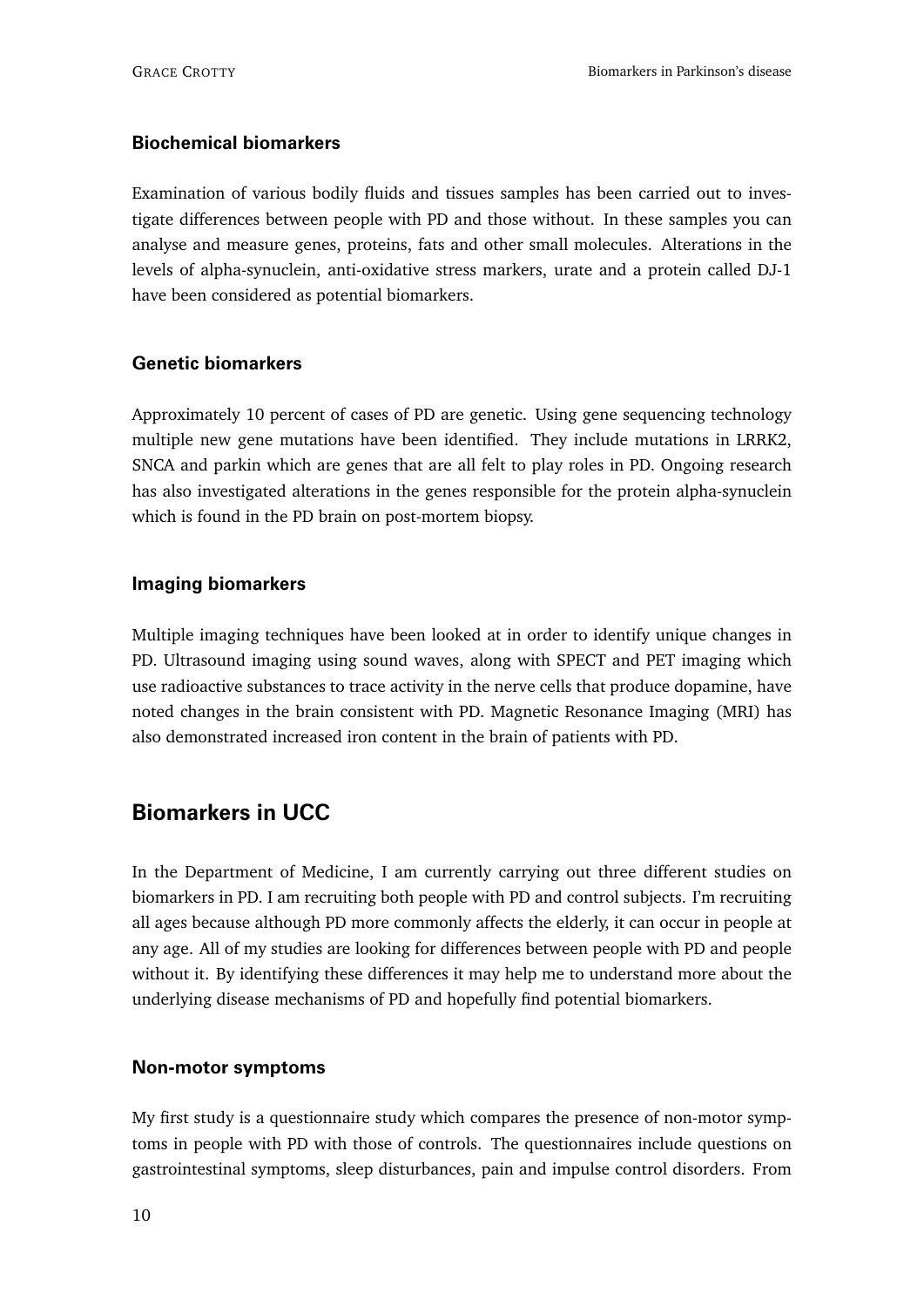research, alterations in sleep and smell along with constipation occur frequently in people with PD.

#### **Autonomic symptoms and pain**

My second study is looking at autonomic symptoms and pain perception in people with PD compared to controls. Autonomic symptoms include problems with the way in which our nerves control our heart rate, breathing, temperature regulation and sweating. Participants fill out questionnaires on pain, autonomic symptoms and mood disturbance. They then undergo nerve conduction testing and thermal threshold measurements in order to assess the function of the nerves in their legs which are involved with movement, general sensation and temperature sensation. From research, it has been shown that the protein alpha-synuclein can also be found in the nerves of people with PD and may consequently affect nerve function.

#### **Cerebrospinal fluid biomarkers**

In my final study I'm measuring the levels of particular proteins in both the blood and spinal fluid in people with PD and controls. By doing this study I may detect a difference in the level of proteins between the two groups which can help with the earlier diagnosis of PD. In order to attain samples all participants undergo a blood test along with a spinal tap. A spinal tap is similar to an epidural that women would sometimes receive when giving birth. Both procedures are well-tolerated with minimal complications. It takes about thirty minutes in total to carry out these procedures on a general hospital ward. Following these tests, all participants will remain in hospital for a few hours with discharge home later that day.

# **Conclusion**

It is an exciting time to be involved with research in Neuroscience, in particular Parkinson's disease. Investigative studies are being carried out throughout the world including in Cork, Ireland. PD is an age-related neurodegenerative disease and the number of people affected with PD will continue to increase as people live to older ages. Due to the ageing phenomenon, it is predicted that the proportion of the Irish population over 65 years of age will increase from 11.2% in 2002 to 27.6% in 2050. It is therefore crucially important that we identify biomarkers and neuroprotective strategies to help prevent, cure or slow down the disease process in PD. In the Department of Medicine in UCC, I hope to identify differences between people with PD and those without. By doing so, we will learn more